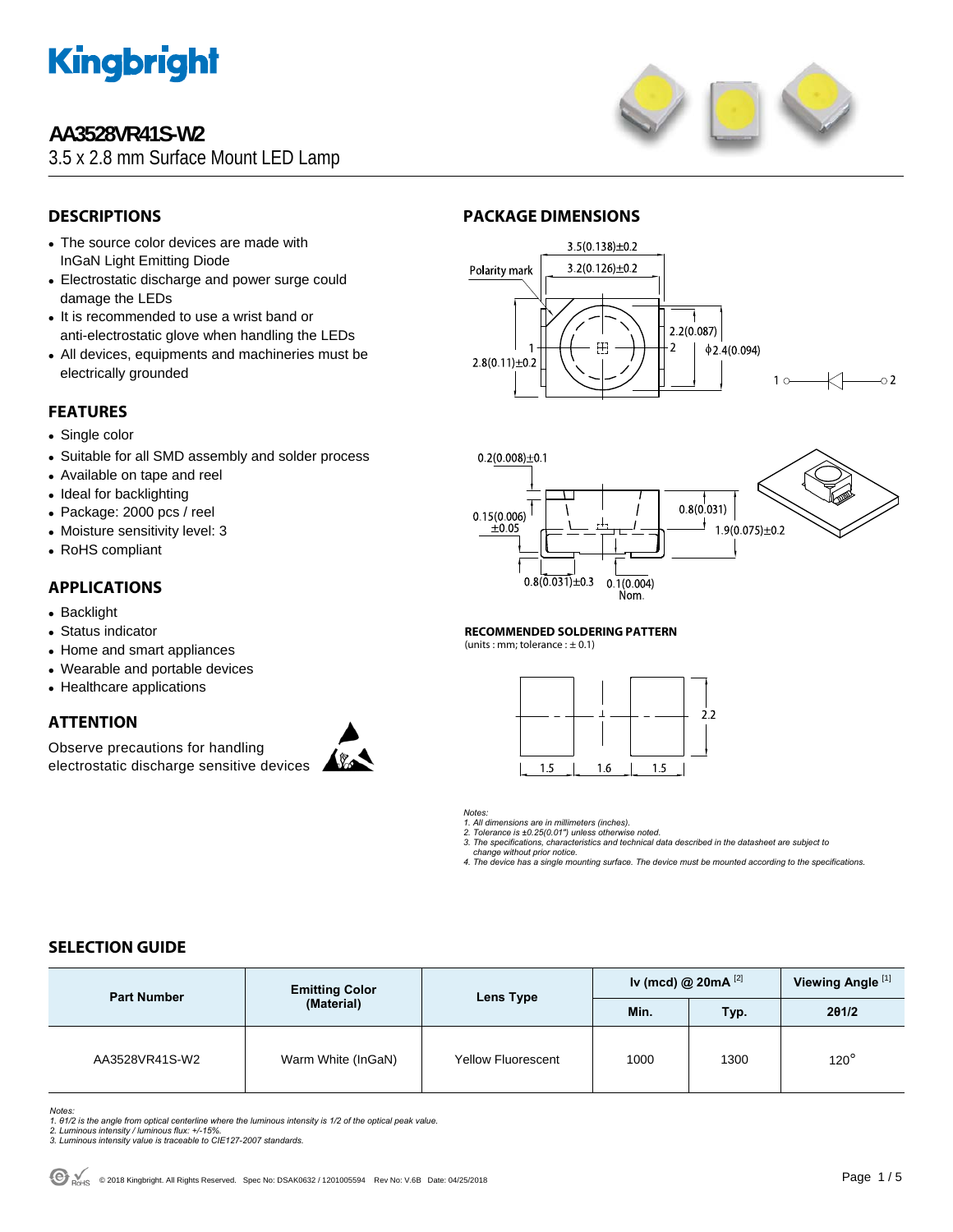## **ELECTRICAL / OPTICAL CHARACTERISTICS at TA=25°C**

| <b>Parameter</b>                     |                      |                       | Value                    |      |                | Unit |  |
|--------------------------------------|----------------------|-----------------------|--------------------------|------|----------------|------|--|
|                                      | Symbol               | <b>Emitting Color</b> | Min.                     | Typ. | Max.           |      |  |
| Capacitance                          | С                    | Warm White            | $\overline{\phantom{0}}$ | 100  | $\blacksquare$ | pF   |  |
| Forward Voltage $I_F = 20 \text{mA}$ | $V_F$ <sup>[1]</sup> | Warm White            | -                        | 3.3  | 4.0            | V    |  |
| Color Temperature                    | <b>CCT</b>           | Warm White            | 2870                     | 3000 | 3220           | Κ    |  |
| Reverse Current ( $V_R = 5V$ )       | ΙR                   | Warm White            |                          |      | 50             | uA   |  |

*Notes:* 

*1. Forward voltage: ±0.1V. 2. Excess driving current and / or operating temperature higher than recommended conditions may result in severe light degradation or premature failure.* 

# **ABSOLUTE MAXIMUM RATINGS at T<sub>A</sub>=25°C**

| Parameter                               | Symbol                  | Value          | <b>Unit</b> |
|-----------------------------------------|-------------------------|----------------|-------------|
| Power Dissipation                       | $P_D$                   | 120            | mW          |
| Reverse Voltage                         | $V_R$                   | 5              | $\vee$      |
| Junction Temperature                    | $T_j$                   | 115            | °C          |
| <b>Operating Temperature</b>            | $T_{op}$                | $-40$ to $+85$ | °C          |
| Storage Temperature                     | $T_{\text{stg}}$        | $-40$ to $+85$ | °C          |
| <b>DC Forward Current</b>               | IF.                     | 30             | mA          |
| Peak Forward Current                    | $I_{FM}$ <sup>[1]</sup> | 100            | mA          |
| Electrostatic Discharge Threshold (HBM) |                         | 250            | $\vee$      |

Notes:<br>1. 1/10 Duty Cycle, 0.1ms Pulse Width.<br>2. Relative humidity levels maintained between 40% and 60% in production area are recommended to avoid the build-up of static electricity – Ref JEDEC/JESD625-A and JEDEC/J-STD-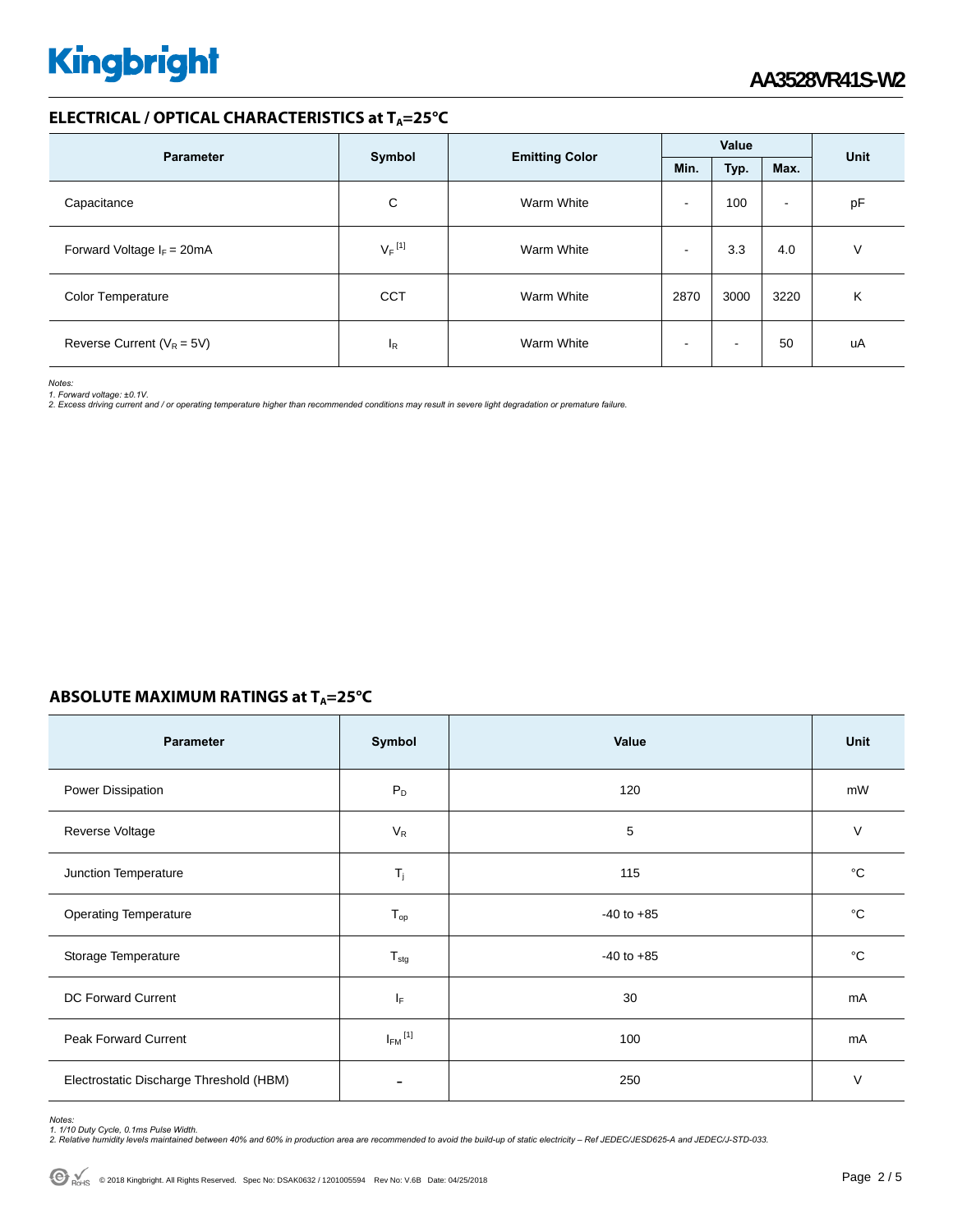# **TECHNICAL DATA**

#### **SPATIAL DISTRIBUTION**



### **WARM WHITE**



#### **REFLOW SOLDERING PROFILE for LEAD-FREE SMD PROCESS**



- 
- 
- Notes:<br>1. Don't cause stress to the LEDs while it is exposed to high temperature.<br>2. The maximum number of reflow soldering passes is 2 times.<br>3. Reflow soldering is recommended. Other soldering methods are not recommended

#### **TAPE SPECIFICATIONS** (units : mm)



**REEL DIMENSION** (units : mm)



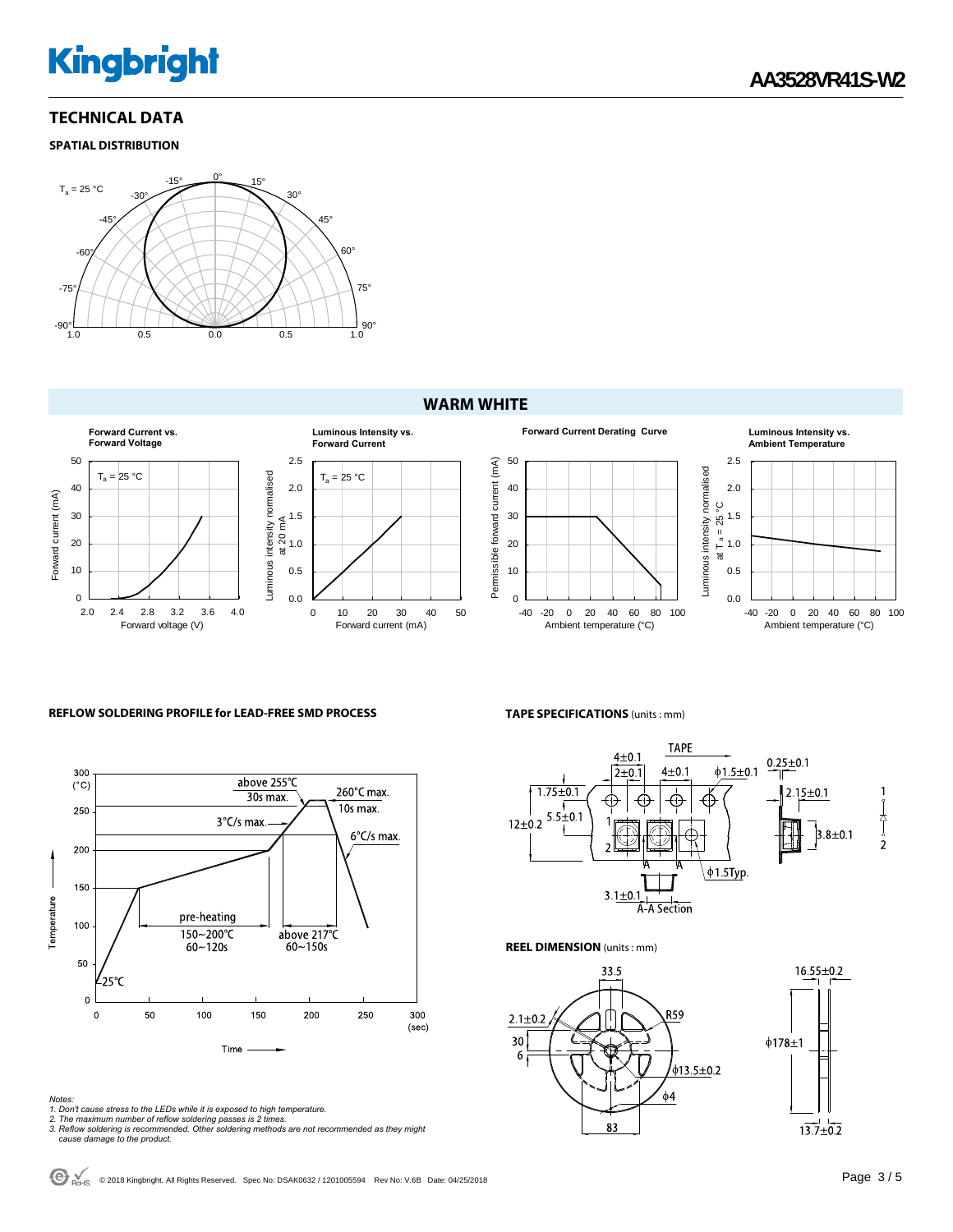#### **CIE CHROMATICITY DIAGRAM**



| Group          | <b>Chromaticity Regions</b> | CCT(K) |      |      |  |  |
|----------------|-----------------------------|--------|------|------|--|--|
|                |                             | Min.   | Typ. | Max. |  |  |
| W <sub>1</sub> | 1, 2, 3, 4                  | 2580   | 2700 | 2870 |  |  |
| W <sub>2</sub> | 5, 6, 7, 8                  | 2870   | 3000 | 3220 |  |  |
| W3             | 9, 10, 11, 12               | 3220   | 3500 | 3710 |  |  |

| Group          | <b>Chromaticity Regions</b> | CCT(K) |      |      |  |  |
|----------------|-----------------------------|--------|------|------|--|--|
|                |                             | Min.   | Typ. | Max. |  |  |
| N1             | 13, 14, 15, 16              | 3710   | 4000 | 4260 |  |  |
| N <sub>2</sub> | 17, 18, 19, 20, 21, 22      | 4260   | 4700 | 5310 |  |  |
| C <sub>1</sub> | 23, 24, 25, 26, 27, 28      | 5310   | 6000 | 7040 |  |  |

Notes:<br>Shipment may contain more than one chromaticity regions.<br>Orders for single chromaticity region are generally not accepted.<br>Measurement tolerance of the chromaticity coordinates is ±0.01.

|                | $\pmb{\mathsf{x}}$ | y      |    | $\pmb{\mathsf{X}}$ | У      |    | $\pmb{\mathsf{X}}$ | y      |    | x      | У      |
|----------------|--------------------|--------|----|--------------------|--------|----|--------------------|--------|----|--------|--------|
|                | 0.4582             | 0.4099 | 8  | 0.4147             | 0.3814 | 15 | 0.3702             | 0.3722 | 22 | 0.3481 | 0.3557 |
| 1              | 0.4687             | 0.4289 |    | 0.4221             | 0.3984 |    | 0.3736             | 0.3874 |    | 0.3370 | 0.3472 |
|                | 0.4813             | 0.4319 |    | 0.4342             | 0.4028 |    | 0.3869             | 0.3958 |    | 0.3364 | 0.3328 |
|                | 0.4700             | 0.4126 |    | 0.4259             | 0.3853 |    | 0.3825             | 0.3798 |    | 0.3466 | 0.3411 |
|                | 0.4483             | 0.3919 |    | 0.4080             | 0.3916 |    | 0.3670             | 0.3578 | 23 | 0.3376 | 0.3616 |
|                | 0.4582             | 0.4099 | 9  | 0.4146             | 0.4089 | 16 | 0.3702             | 0.3722 |    | 0.3260 | 0.3512 |
| $\overline{c}$ | 0.4700             | 0.4126 |    | 0.4299             | 0.4165 |    | 0.3825             | 0.3798 |    | 0.3265 | 0.3371 |
|                | 0.4593             | 0.3944 |    | 0.4221             | 0.3984 |    | 0.3783             | 0.3646 |    | 0.3370 | 0.3472 |
|                | 0.4465             | 0.4071 |    | 0.4017             | 0.3751 | 17 | 0.3736             | 0.3874 | 24 | 0.3370 | 0.3472 |
| 3              | 0.4562             | 0.4260 | 10 | 0.4080             | 0.3916 |    | 0.3616             | 0.3788 |    | 0.3265 | 0.3371 |
|                | 0.4687             | 0.4289 |    | 0.4221             | 0.3984 |    | 0.3592             | 0.3641 |    | 0.3270 | 0.3230 |
|                | 0.4582             | 0.4099 |    | 0.4147             | 0.3814 |    | 0.3703             | 0.3726 |    | 0.3364 | 0.3328 |
|                | 0.4373             | 0.3893 | 11 | 0.3941             | 0.3848 | 18 | 0.3703             | 0.3726 | 25 | 0.3260 | 0.3512 |
| 4              | 0.4465             | 0.4071 |    | 0.3996             | 0.4015 |    | 0.3592             | 0.3641 |    | 0.3144 | 0.3408 |
|                | 0.4582             | 0.4099 |    | 0.4146             | 0.4089 |    | 0.3568             | 0.3495 |    | 0.3160 | 0.3274 |
|                | 0.4483             | 0.3919 |    | 0.4080             | 0.3916 |    | 0.3670             | 0.3578 |    | 0.3265 | 0.3371 |
|                | 0.4342             | 0.4028 |    | 0.3889             | 0.3690 | 19 | 0.3616             | 0.3788 | 26 | 0.3265 | 0.3371 |
|                | 0.4430             | 0.4212 | 12 | 0.3941             | 0.3848 |    | 0.3496             | 0.3702 |    | 0.3160 | 0.3274 |
| $\,$ 5 $\,$    | 0.4562             | 0.4260 |    | 0.4080             | 0.3916 |    | 0.3481             | 0.3557 |    | 0.3175 | 0.3139 |
|                | 0.4465             | 0.4071 |    | 0.4017             | 0.3751 |    | 0.3592             | 0.3641 |    | 0.3270 | 0.3230 |
|                | 0.4259             | 0.3853 |    | 0.3825             | 0.3798 |    | 0.3592             | 0.3641 | 27 | 0.3144 | 0.3408 |
| 6              | 0.4342             | 0.4028 | 13 | 0.3869             | 0.3958 | 20 | 0.3481             | 0.3557 |    | 0.3028 | 0.3304 |
|                | 0.4465             | 0.4071 |    | 0.4006             | 0.4044 |    | 0.3466             | 0.3411 |    | 0.3055 | 0.3177 |
|                | 0.4373             | 0.3893 |    | 0.3950             | 0.3875 |    | 0.3568             | 0.3495 |    | 0.3160 | 0.3274 |
| $\overline{7}$ | 0.4221             | 0.3984 |    | 0.3783             | 0.3646 |    | 0.3496             | 0.3702 | 28 | 0.3160 | 0.3274 |
|                | 0.4299             | 0.4165 | 14 | 0.3825             | 0.3798 | 21 | 0.3376             | 0.3616 |    | 0.3055 | 0.3177 |
|                | 0.4430             | 0.4212 |    | 0.3950             | 0.3875 |    | 0.3370             | 0.3472 |    | 0.3081 | 0.3049 |
|                | 0.4342             | 0.4028 |    | 0.3898             | 0.3716 |    | 0.3481             | 0.3557 |    | 0.3175 | 0.3139 |